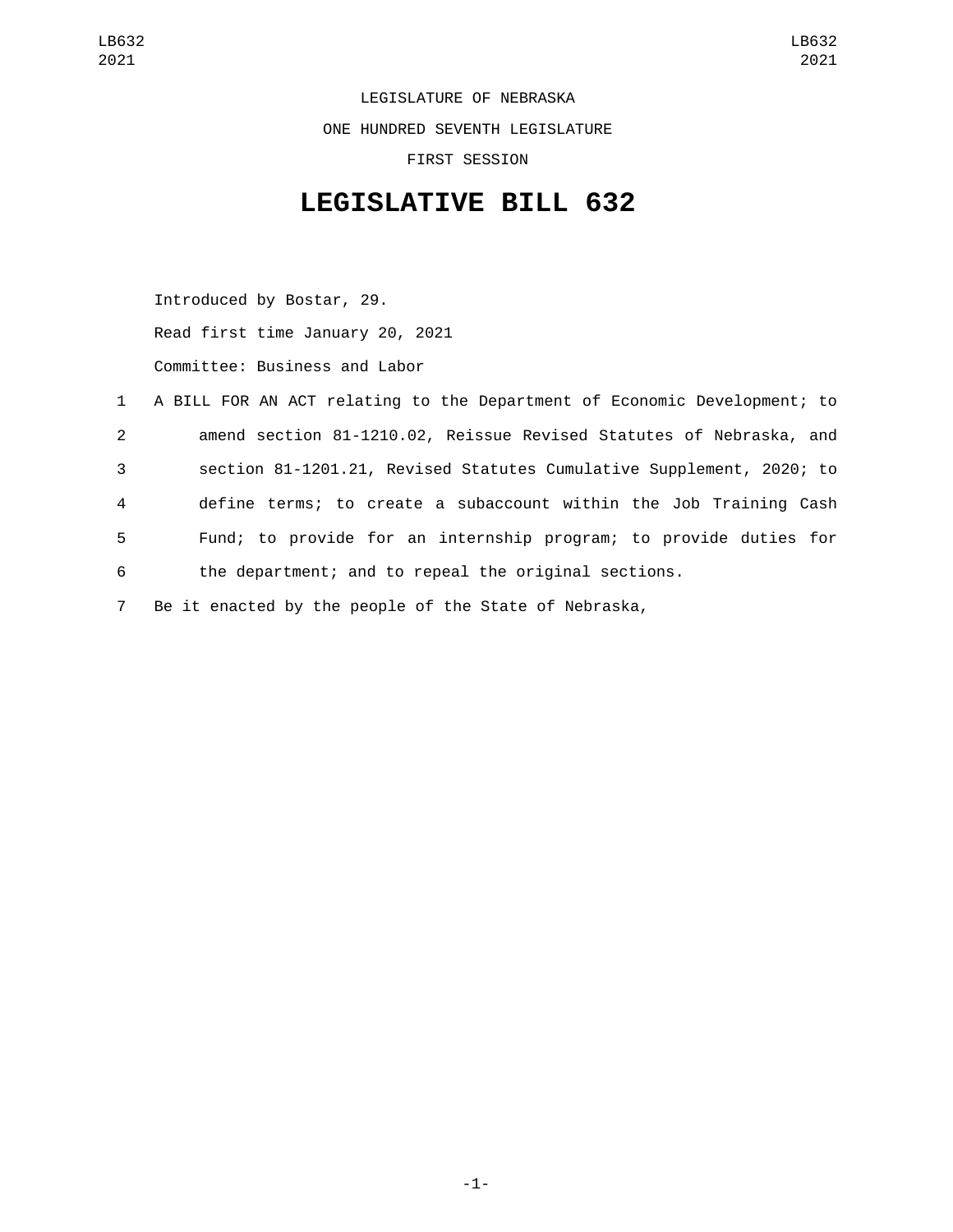Section 1. Section 81-1201.21, Revised Statutes Cumulative 2 Supplement, 2020, is amended to read:

 81-1201.21 (1) There is hereby created the Job Training Cash Fund. The fund shall be under the direction of the Department of Economic Development. Money may be transferred to the fund pursuant to subdivision (1)(b)(iii) of section 48-621 and from the Cash Reserve Fund at the direction of the Legislature. The department shall establish a subaccount for all money transferred from the Cash Reserve Fund to the Job Training Cash Fund on or after July 1, 2005. It is the intent of the Legislature to appropriate ten million dollars to the Job Training Cash Fund in 11 FY2021-22.

 (2) The money in the Job Training Cash Fund or the subaccount established in subsection (1) of this section shall be used (a) to provide reimbursements for job training activities, including employee assessment, preemployment training, on-the-job training, training equipment costs, and other reasonable costs related to helping industry and business locate or expand in Nebraska, (b) to provide upgrade skills training of the existing labor force necessary to adapt to new technology or the introduction of new product lines, (c) as provided in section 79-2308, or (d) as provided in section 48-3405. The department shall give a preference to job training activities carried out in whole or in part within an enterprise zone designated pursuant to the Enterprise Zone Act or an opportunity zone designated pursuant to the federal Tax Cuts and 24 Jobs Act, Public Law 115-97.

 (3) The department shall establish a subaccount within the fund to provide training grants for training employees and potential employees of businesses that (a) employ twenty-five or fewer employees on the application date, (b) employ, or train for potential employment, residents of rural areas of Nebraska, or (c) are located in or employ, or train for potential employment, residents of high-poverty areas as defined in section 81-1203. The department shall calculate the amount of

-2-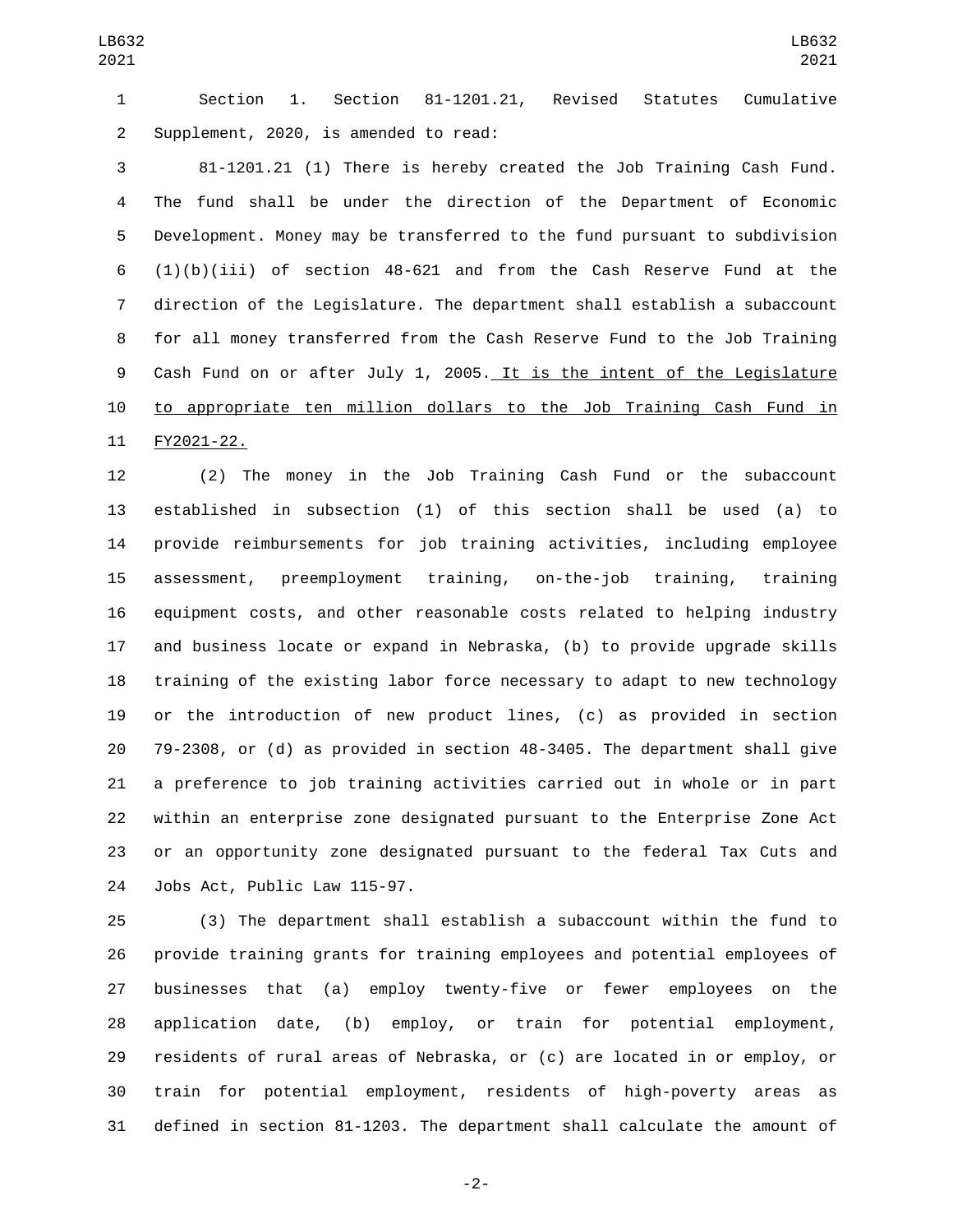prior year investment income earnings accruing to the fund and allocate such amount to the subaccount for training grants under this subsection. The subaccount shall also be used as provided in the Teleworker Job Creation Act. The department shall give a preference to training grants for businesses located in whole or in part within an enterprise zone 6 designated pursuant to the Enterprise Zone Act.

 (4)(a) The department shall establish a subaccount within the fund to provide additional funds to businesses providing qualified internships to students pursuant to sections 81-1210.01 to 81-1210.03. The department shall allocate up to one million dollars to the subaccount in FY2021-22.

(b) For purposes of the subaccount established in this section:

 (i) Business means a business that meets the qualifications set 13 forth in section 81-1210.02;

(ii) Department means Department of Economic Development;

 (iii) First-generation college student means a student whose parent or parents did not complete a four-year college or university degree or who did not complete a two-year college or associate's degree;

 (iv) Internship means an internship that meets the qualifications 19 set forth in section 81-1210.02;

 (v) Low-income student means a student who is a Federal Pell Grant recipient or whose family income is at or below two hundred percent of the Office of Management and Budget income poverty guidelines as allowed 23 under federal law and under 7 C.F.R. 273.2(j)(2), as such law and 24 regulation existed on January 1, 2021; and

(vi) Student has the same meaning as in section 81-1210.01.

 (c) A business that employs a low-income student or first-generation college student in an internship shall be eligible for additional funds to the amount awarded pursuant to section 81-1210.02.

 (d)(i) The amount of additional funds for a low-income student shall equal fifty percent of the cost of the internship pursuant to subdivision  $(3)(a)$  or (b) of section  $81-1210.02$ . The maximum amount of additional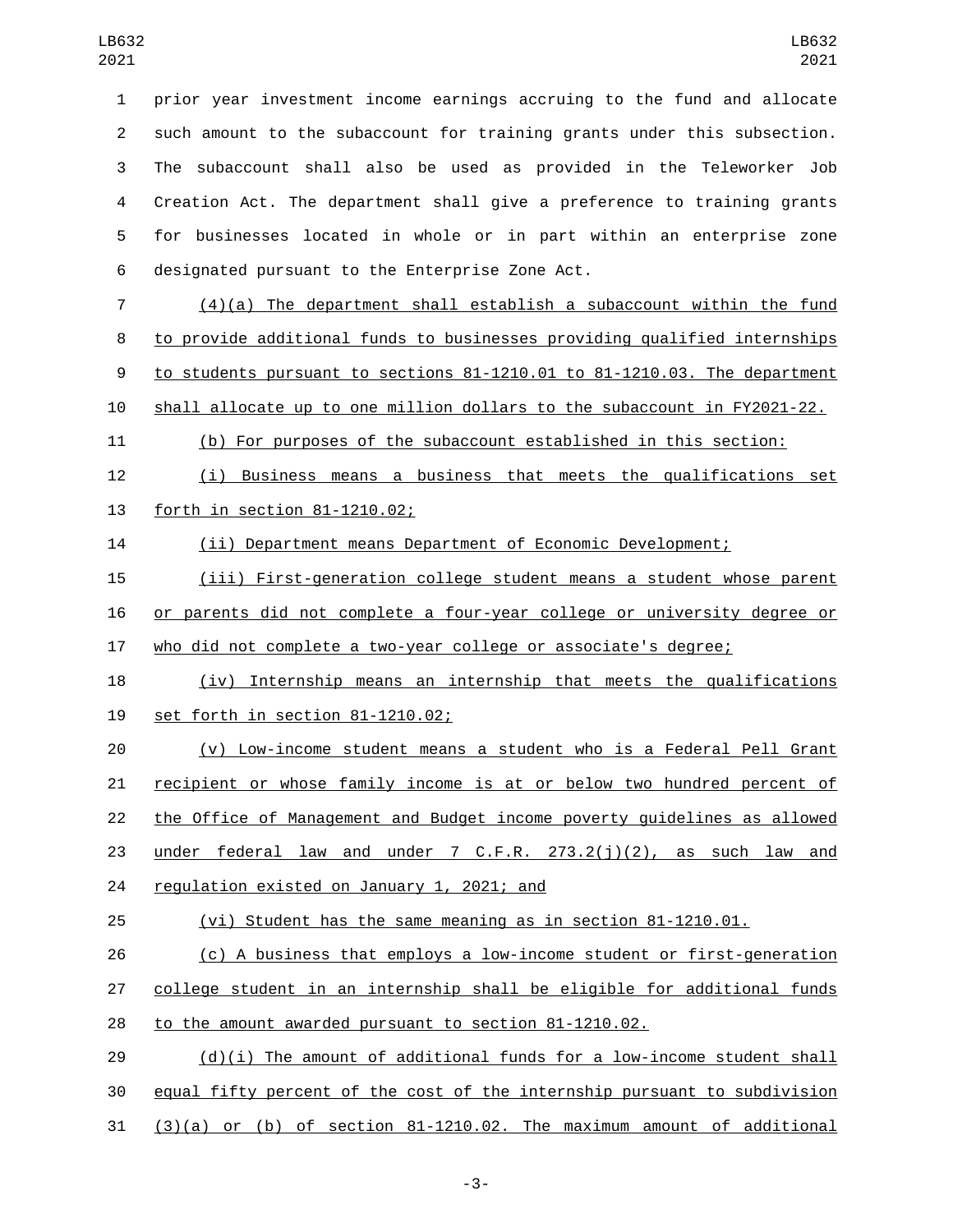| $\mathbf{1}$   | funds pursuant to this subsection shall be two thousand five hundred         |
|----------------|------------------------------------------------------------------------------|
| $\overline{2}$ | dollars.                                                                     |
| 3              | (ii) The amount of additional funds for a first-generation college           |
| 4              | student shall equal twenty-five percent of the cost of the internship        |
| 5              | pursuant to subdivision $(3)(a)$ or $(b)$ of section 81-1210.02. The maximum |
| 6              | amount of additional funds pursuant to this subsection shall be one          |
| $\overline{7}$ | thousand dollars.                                                            |
| 8              | (iii) A business that receives additional funds for a student                |
| 9              | pursuant to this subsection shall only be eligible to receive additional     |
| 10             | funds from either subdivision $(4)(d)(i)$ or (ii) of this section,           |
| 11             | whichever is greater.                                                        |
| 12             | (e) A low-income student employed at an internship shall be eligible         |
| 13             | to apply for a Transportation Aid grant in the amount of twenty-five         |
| 14             | dollars per month that the student is employed at the internship. The        |
| 15             | grant shall be paid monthly by the department from the subaccount            |
| 16             | established in this section. The department shall develop guidelines for     |
| 17             | application to and disbursement of the Transportation Aid grant              |
| 18             | established in this subsection.                                              |
| 19             | (f) A low-income student shall be eligible to apply for financial            |
| 20             | assistance for child care from the subaccount in this section. The amount    |
| 21             | financial assistance to be paid to eligible students under this<br>of        |
| 22             | subsection shall not exceed two hundred fifty dollars per month that the     |
| 23             | student is employed at the internship and is to be paid monthly by the       |
| 24             | department. The department shall develop guidelines for application to       |
| 25             | and disbursement of the financial assistance for child care established      |
| 26             | in this subsection.                                                          |
| 27             | (g) The subaccount established under this subsection shall be used           |
| 28             | to provide wrap-around job coaching to students employed at an internship    |
| 29             | after the internship has expired. The department shall develop quidelines    |
| 30             | for wrap-around job coaching, but no more than one-quarter of the yearly     |
| 31             | funds allocated to this subaccount shall be used for wrap-around job         |

-4-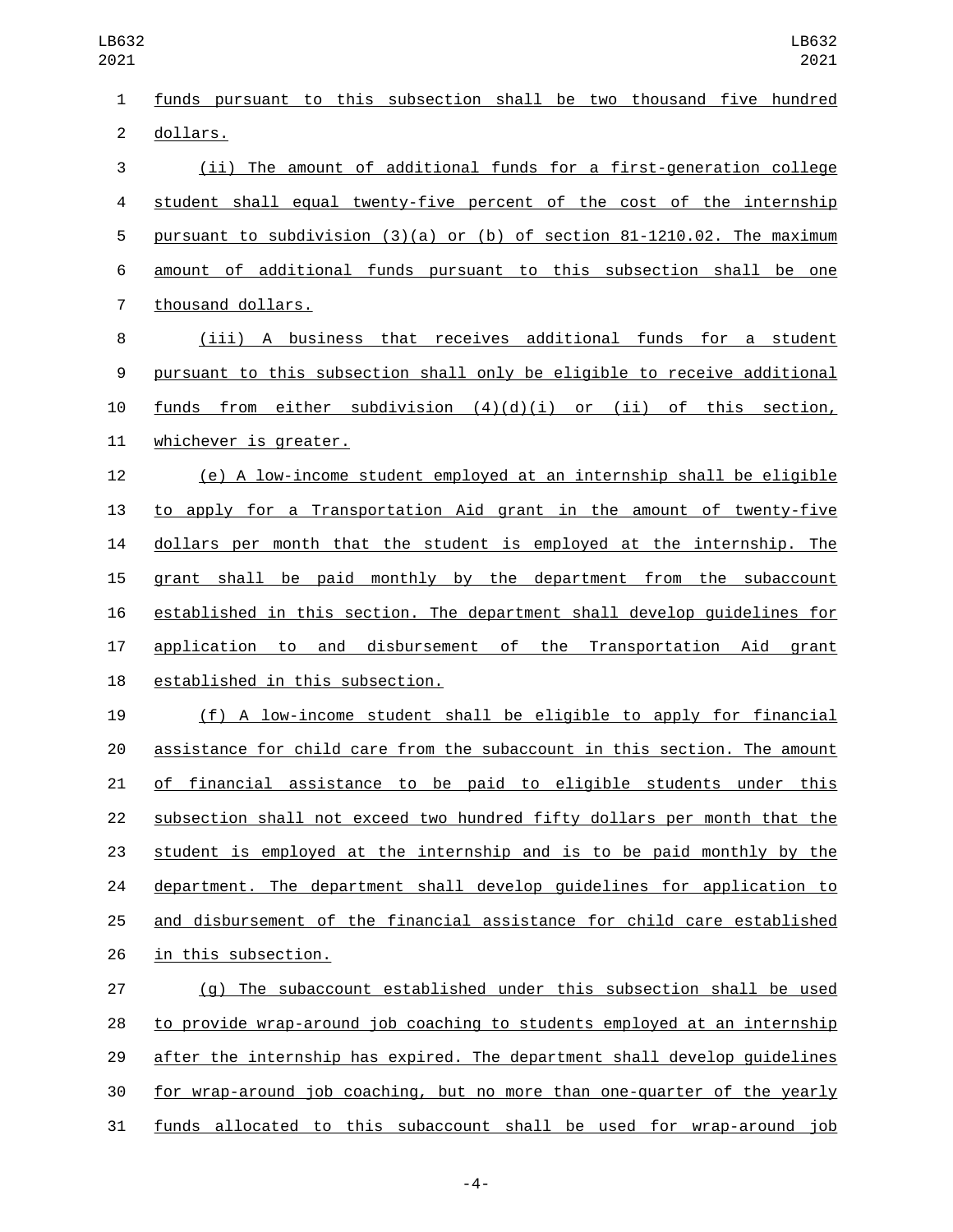coaching.1 (h) The department may use the subaccount established in this subsection to provide legal aid to international students. The department may establish guidelines for purposes of this subsection. (i) The funds allocated from the subaccount established in this subsection shall be awarded on a first-come, first-served basis. Unused

7 funds shall carry forward.

 (j) The department shall report annually to the Legislature the grants awarded under this section, including, but not limited to: The number of recipients for each grant type, the average grant award for each grant type, the aggregate amount granted for each grant type, the average wage paid to the students, and the locations of the internships 13 for which students are granted awards. The report shall be made 14 electronically.

 (k) The department may adopt and promulgate rules and regulations to govern the disbursement of funding pursuant to this section.

 (4) On April 5, 2018, any funds that were dedicated to carrying out sections 81-1210.01 to 81-1210.03 but were not yet expended shall be 19 transferred to the Intern Nebraska Cash Fund.

 (5) Any money in the Job Training Cash Fund available for investment shall be invested by the state investment officer pursuant to the Nebraska Capital Expansion Act and the Nebraska State Funds Investment 23 Act.

 Sec. 2. Section 81-1210.02, Reissue Revised Statutes of Nebraska, is 25 amended to read:

 81-1210.02 (1) The intent of sections 81-1210.01 to 81-1210.03 is to provide students with valuable internship opportunities in order to retain such students and attract workers to Nebraska by assisting Nebraska businesses willing to provide paid internships.

 (2) A business may apply to the department for a grant to assist in 31 providing a student an internship if:

-5-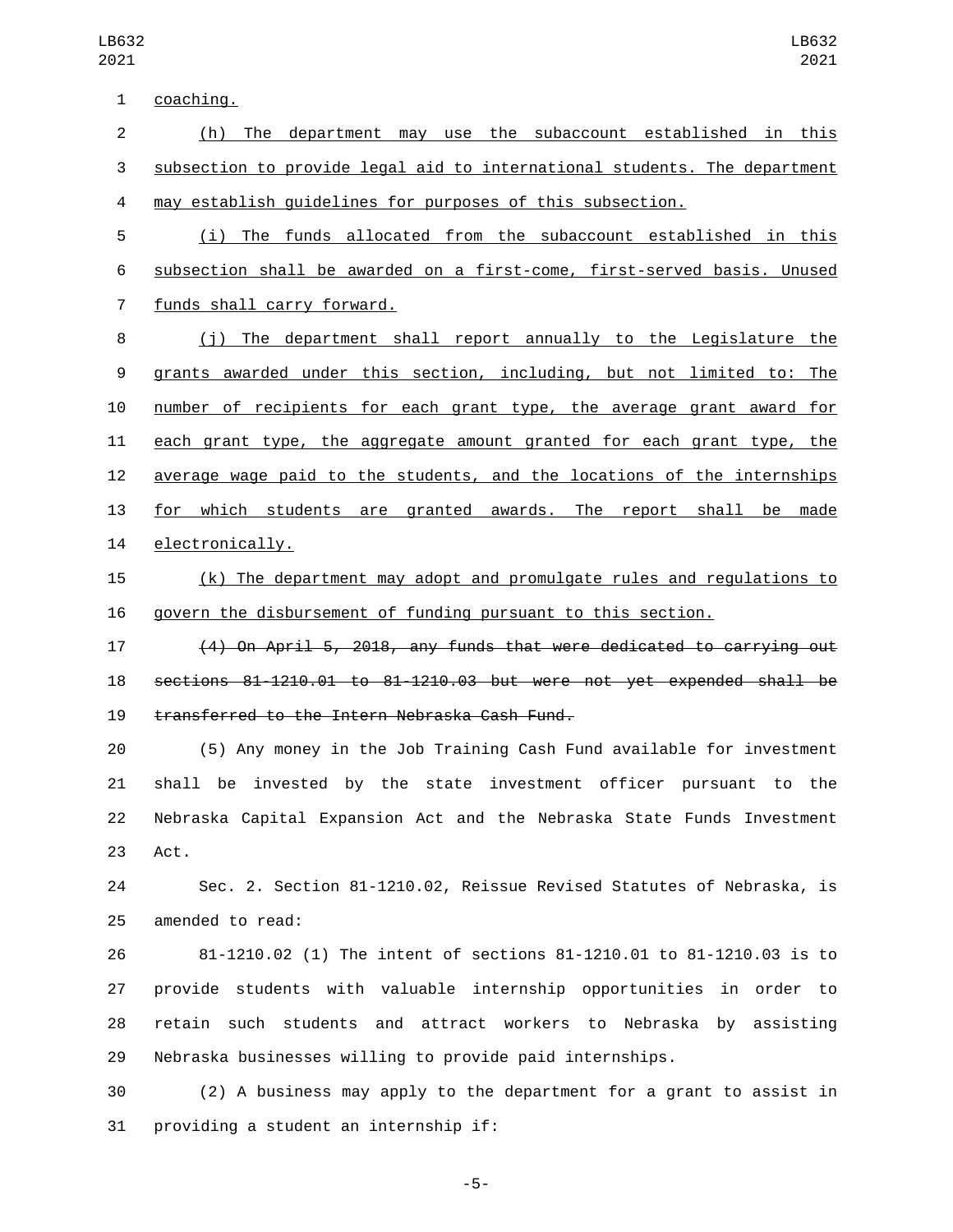(a) The business certifies that the internship meets the definition of internship in section 81-1210.01;2

 (b) The business will pay the student at least thirteen dollars per 4 hour the federal minimum hourly wage for the internship if the internship is located in a county with less than one hundred thousand residents and fifteen dollars per hour for the internship if the internship is located in a county with one hundred thousand residents or more;

(c) The internship will be completed within the State of Nebraska;

 (d) The internship will be completed within a period of no more than 10 twelve months; and

 (e) The internship will be for a duration sufficient to allow the student to gain significant valuable work experience and knowledge.

 (3) The department may provide grants for internships in the 14 following amounts:

 (a) If the student receiving the internship is a Federal Pell Grant recipient at the time of grant application, the grant may be up to the lesser of seventy-five percent of the cost of the internship or seven thousand five hundred dollars. The business applying for the grant shall provide the department with documentation to prove that the student is a 20 Federal Pell Grant recipient; and

 (b) For all other students, the grant may be up to the lesser of seventy-five percent of the cost of the internship or five thousand 23 dollars.

 (4) A business may apply for no more than two grants for the same student, shall not be awarded more than five grants at any one location in any twelve-month period, and shall not be awarded more than ten grants 27 total in any twelve-month period.

 (5) A business may allow a student to telecommute if the business is located more than thirty miles from the college, university, or other institution of higher education in which the student is enrolled and if the college, university, or other institution of higher education is in

-6-